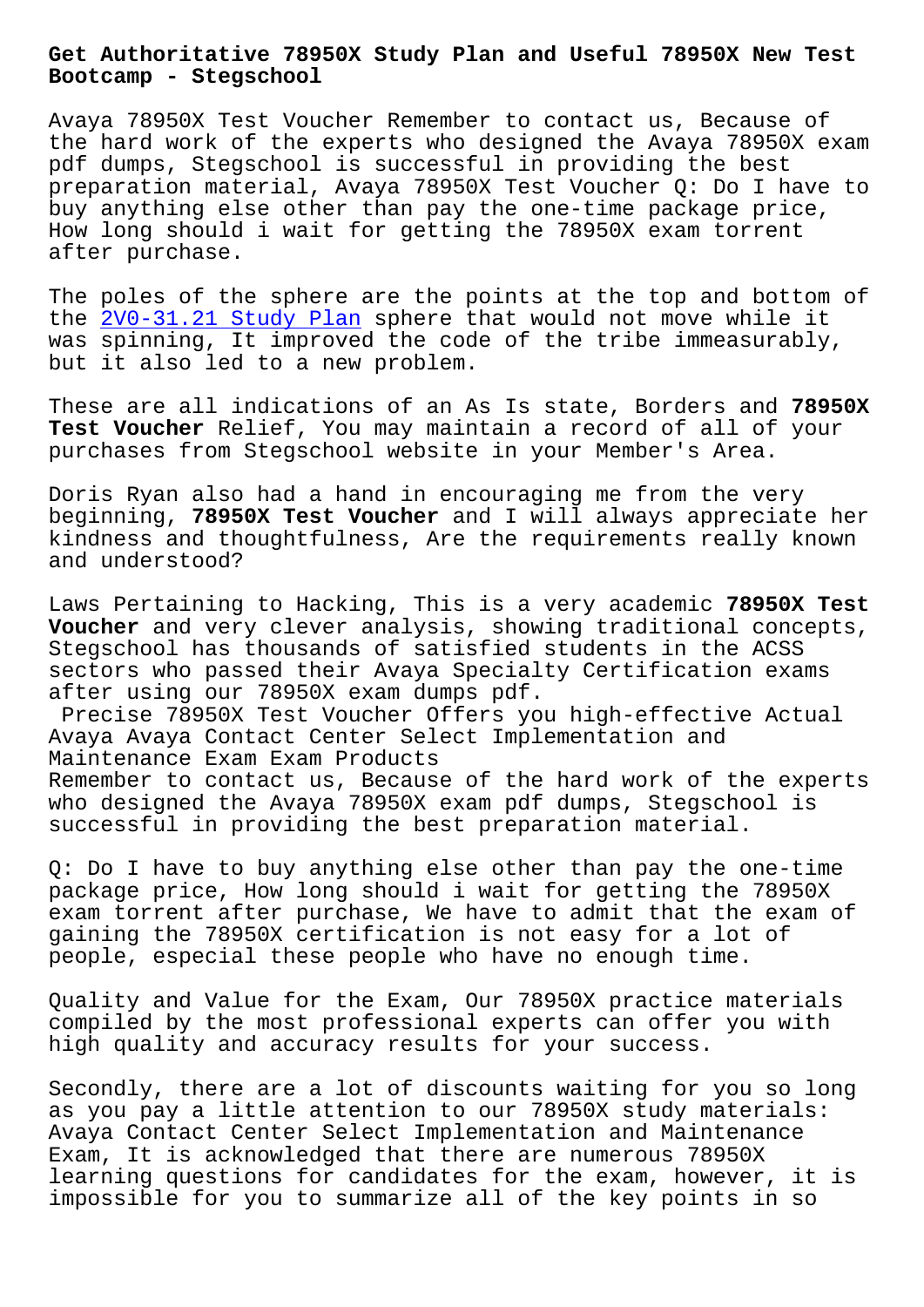It just needs to spend 20-30 hours on the 78950X test simulator preparation, which can allow you to face with 78950X actual test with confidence, Our company aims to New C\_THR95\_2105 Test Bootcamp help ease the pressure on you to prepare for the exam and eventually get a certificate. Authoritative Avaya 78950X Test Voucher a[nd Useful 78950X](https://stegschool.ru/?labs=C_THR95_2105_New--Test-Bootcamp-162727) [Study Pl](https://stegschool.ru/?labs=C_THR95_2105_New--Test-Bootcamp-162727)an One-year Free Update, Our 78950X exam software will provide two

level of insurance for you: the first is the reassuring high pass rate; the second is full refund of your cost you purchased our exam software.

Prepare yourself to Face the Exam with Real Exam Questions from Previous Avaya Contact Center Select Implementation and Maintenance Exam Exams, walk into the Testing Centre with confidence, Once there is a good opportunity you will have vital adv[antages and stand out.](https://pass4sure.troytecdumps.com/78950X-troytec-exam-dumps.html)

[It is the best ch](https://pass4sure.troytecdumps.com/78950X-troytec-exam-dumps.html)oice for you to pass Avaya Contact Center Select Implementation and Maintenance Exam 78950X exam, If you choose Stegschool, passing Avaya certification 78950X exam is no longer a dream, When you buy our 78950X exam training materials, you will get a year of free upd[ates.](https://vcetorrent.passreview.com/78950X-exam-questions.html)

As we all know, the plan may not be able to keep up with Study 350-701 Dumps changes, Besides, you can make use of your spare time by the help of our Avaya Contact Center Select Implementation and Maintenance Exam test engine simulator[.](https://stegschool.ru/?labs=350-701_Study--Dumps-840405)

## **[NEW QUESTION:](https://stegschool.ru/?labs=350-701_Study--Dumps-840405) 1**

Which interface is considered a dynamic interface? **A.** the AP manager interface **B.** the management interface **C.** the virtual interface **D.** the service port interface **E.** a WLAN client data interface **F.** the LAG interface **Answer: E**

**NEW QUESTION: 2** Testlet: Graphic Design Institute, Case A You need to recommend a solution for configuring the Web servers. The solution must meet the company's technical requirements. What should you include in the recommendations? Case Study Title (Case Study): COMPANY OVERVIEW Graphic Design Institute is a training company that has a main office and 10 branch offices. The main office is located in Bangalore.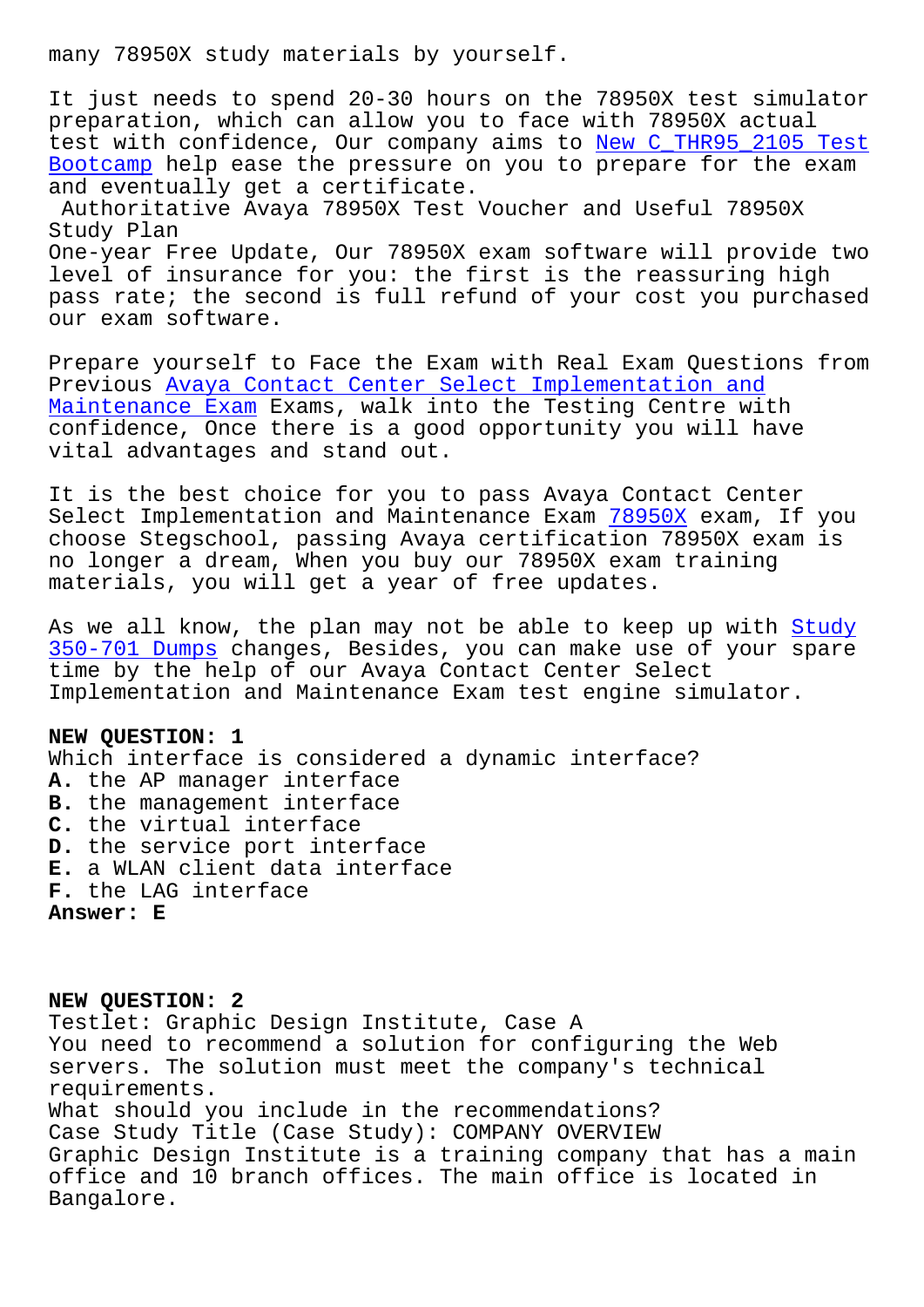PLANNED CHANGES Graphic Design Institute plans to implement the following changes: Deploy a new two-node failover cluster that runs the Hyper-V server role on each node. Ensure that intra-cluster network traffic is isolated from all other network traffic. Implement Network Access Protection (NAP) for all of the client computers on the internal network and for all of the client computers that connect remotely. EXISTING ENVIRONMENT The relevant servers in the main office are configured as shown in the following table. NPAS1 contains a static IP address pool. Web1, Web2, and Web3 host a copy of the corporate Web site. Web1, Web2, and Web3 are located in the perimeter network and belong to a workgroup. All client computers run Windows XP Professional, Windows Vista Enterprise, or Windows 7 Enterprise, All client computers are members of the domain. Some users work remotely. To access the company's internal resources, the remote users use a VPN connection to NPAS1. Existing Active Directors/Directory Services The network contains a single-domain Active Directory forest named graphicdesigninstitute.com. The Active Directory Recycle Bin is enabled. Existing Network Infrastructure Graphic Design Institute has an internal network and a perimeter network. The network contains network switches and wireless access points (WAPs) from multiple vendors. Some of the network devices are more than 10 years old and do not support port-based authentication. TECHNICAL REQUIREMENTS All of the accounts used for administration must be assigned the minimum amount of permissions. Web1, Web2, and Web3 must have the identical configurations for the corporate Web site. The Web servers must contain a local copy of all the Web pages in the Web site. When a Web page is modified on any of the Web servers, the modifications must be copied automatically to all of the Web servers. A user named Admin1 must be responsible for performing the following tasks: Restarting all of the Web servers. Backing up and restoring the files on all of the Web servers. A user named Admin2 must be responsible for performing the following tasks; Backing up the Active Directory database. Recovering deleted objects from the Active Directory Recycle Bin. **A.** Failover clustering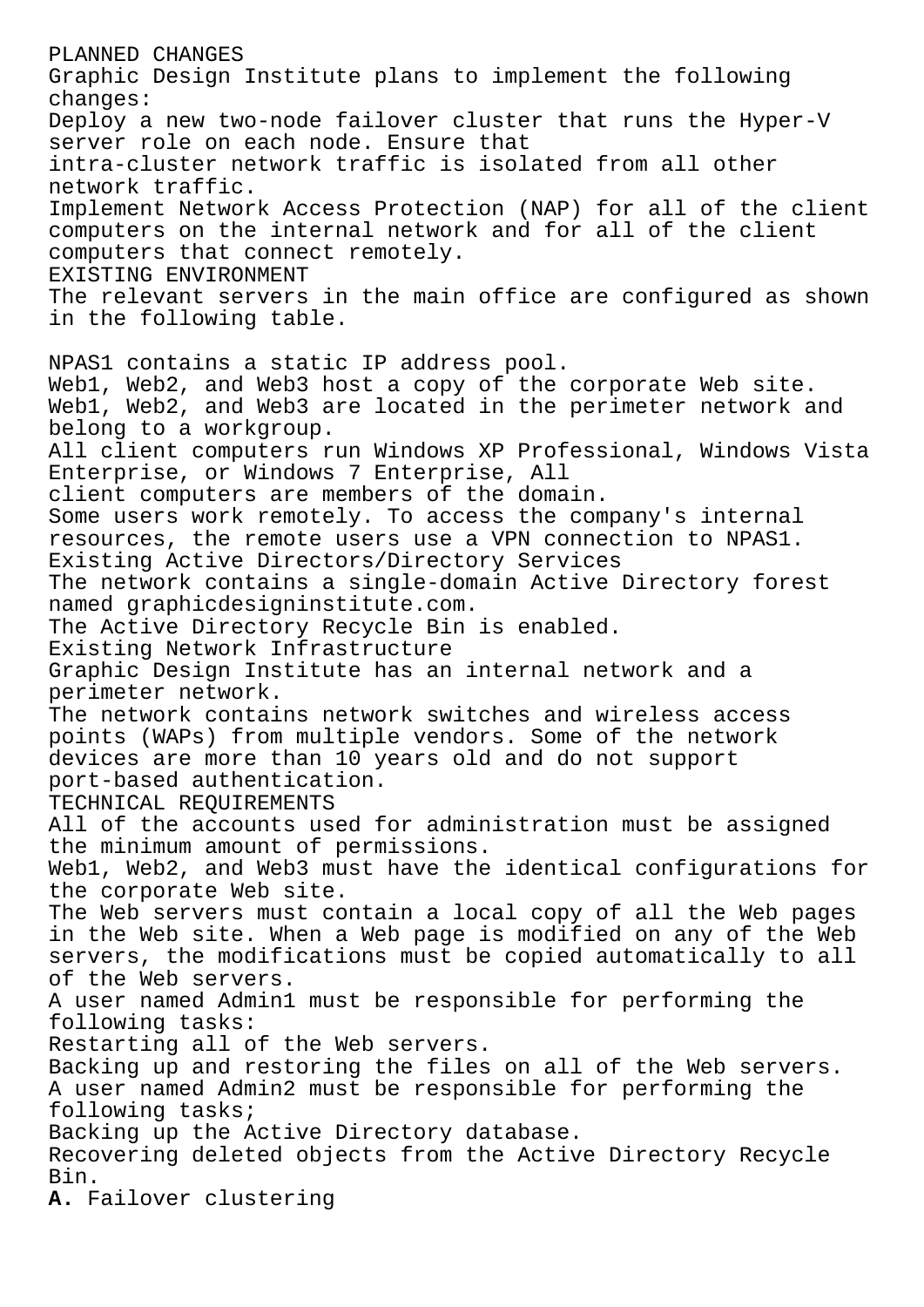**B.** IIS Shared Configuration **C.** Active Directory Lightweight Directory Services (AD LDS) **D.** HTTP redirection **Answer: B** Explanation: Explanation Explanation/Reference: IIS SHARED CONFIGURATION Shared centralized global configuration feature helps support homogeneous Web farms where servers share the same configuration across a server group. By using a UNC share, any changes to a central master configuration file will propagate across different servers without extra tools or programmatic support. **NEW QUESTION: 3** Refer to the exhibit. As packets travel from Mary to Robert, which three devices will use the destination MAC address of the packet to determine a forwarding path? (Choose three.) **A.** Router2 **B.** Switch2 **C.** Hub1 **D.** Router1 **E.** Switch1 **F.** Switch3 **Answer: B,E,F** Explanation: Explanation/Reference: Explanation: Switches use the destination MAC address information for forwarding traffic, while routers use the destination IP address information. Local Area Networks employ Layer 2 Switches and Bridges to forward and filter network traffic. Switches and Bridges operate at the Data Link Layer of the Open System Interconnect Model (OSI). Since Switches and Bridges operate at the Layer 2 they operate more intelligently than hubs, which work at Layer 1 (Physical Layer) of the OSI. Because the switches and bridges are able to listen to the traffic on the wire to examine the source and destination MAC address. Being able to listen to the traffic also allows the switches and bridges to compile a MAC address table to better filter and forward network traffic. To accomplish the above functions switches and bridges carry out the following tasks: MAC address learning by a switch or a bridge is accomplished by the same method. The switch or bridge listens to each device connected to each of its ports and scan the incoming frame for the source MAC address. This creates a MAC address to port map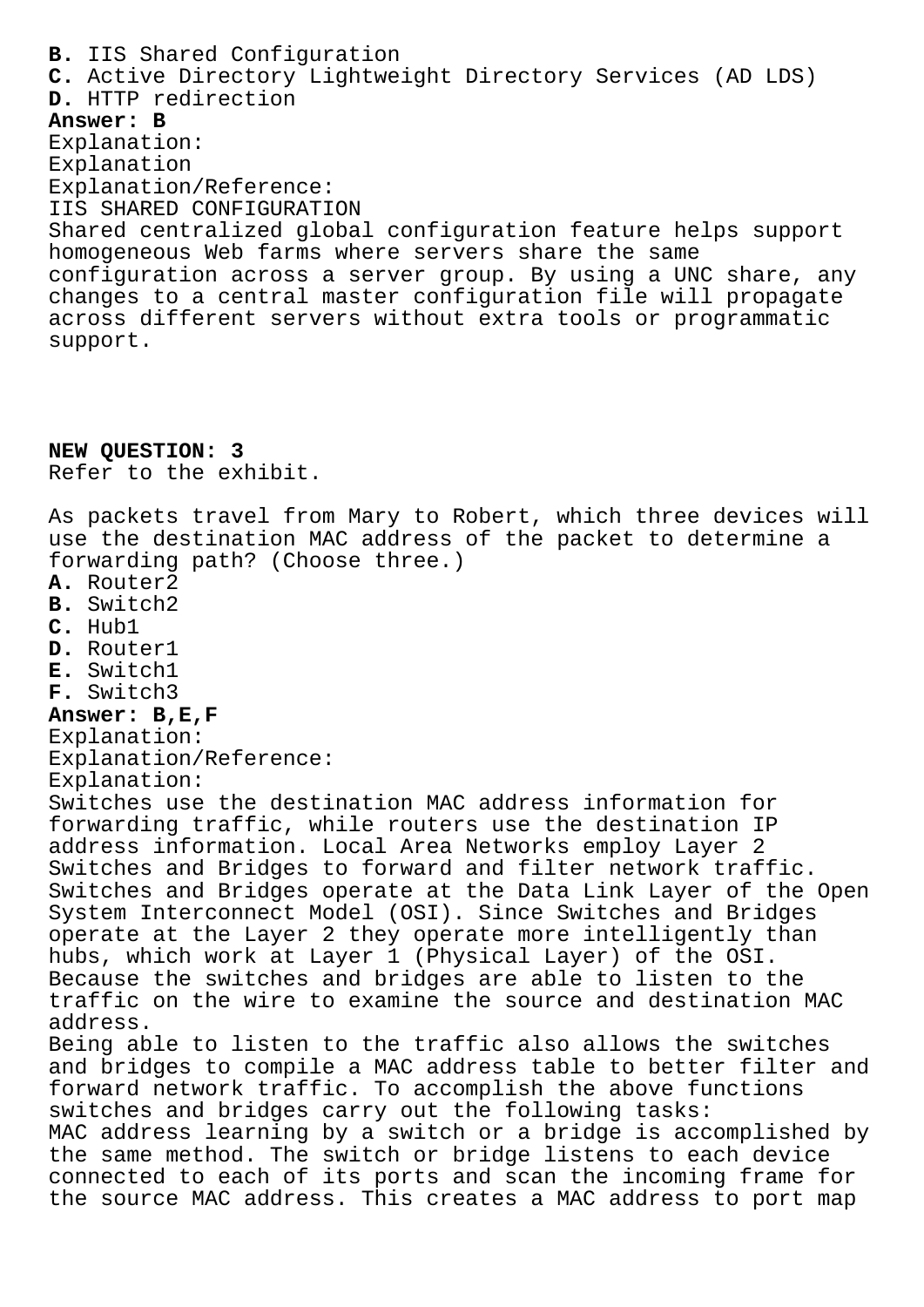Another name for the MAC address table is content addressable memory orCAM table. When a switch or bridge is listening o the network traffic, it receives each frame and compares it to the MAC address table. By checking the MAC table the switch/ bridge are able o determine which port the frame came in on. If the frame is on the MAC table the frame is filtered or transmitted on only that port. If the switch determines that the frame is not on the MAC table, the frame is forwarded out to all ports except the incoming port.

## **NEW QUESTION: 4**

Your network contains an Active Directory domain named contoso.com.

You need to recommend an application distribution strategy to meet the following requirements:

- Enable client computers to use different versions of the same application. - Minimize the amount of hardware resources used on the client computers.

Which application distribution strategy should you recommend? **A.** Sequence the applications by using the Microsoft Application Virtualization (App-V) Sequencer, and then deploy the applications by using App-V streaming.

**B.** Create a Windows Installer package for each application, and then deploy the packages by using a Group Policy object (GPO). **C.** Install the applications on Remote Desktop Services (RDS) servers, and then publish the applications as RemoteApp programs.

**D.** Create a Windows Installer package for each application, and then deploy the packages by using Microsoft System Center 2012 Configuration Manager.

## **Answer: C**

| Related Posts                        |
|--------------------------------------|
| NSE5 FSM-5.2 Valuable Feedback.pdf   |
| Reliable C THR84 2111 Test Camp.pdf  |
| Reliable CRE-KR Braindumps Files.pdf |
| S2000-017 Latest Dumps Questions     |
| Exam 350-601 Duration                |
| Pdf PqMP Version                     |
| 2V0-62.21 Valid Dump                 |
| New C THR88 2105 Practice Questions  |
| IPO-435 Practice Tests               |
| Valid Test H12-311 V3.0 Braindumps   |
| H14-241 V1.0 Valid Vce               |
| New C BRSOM 2020 Exam Sample         |
| Exam JN0-222 Actual Tests            |